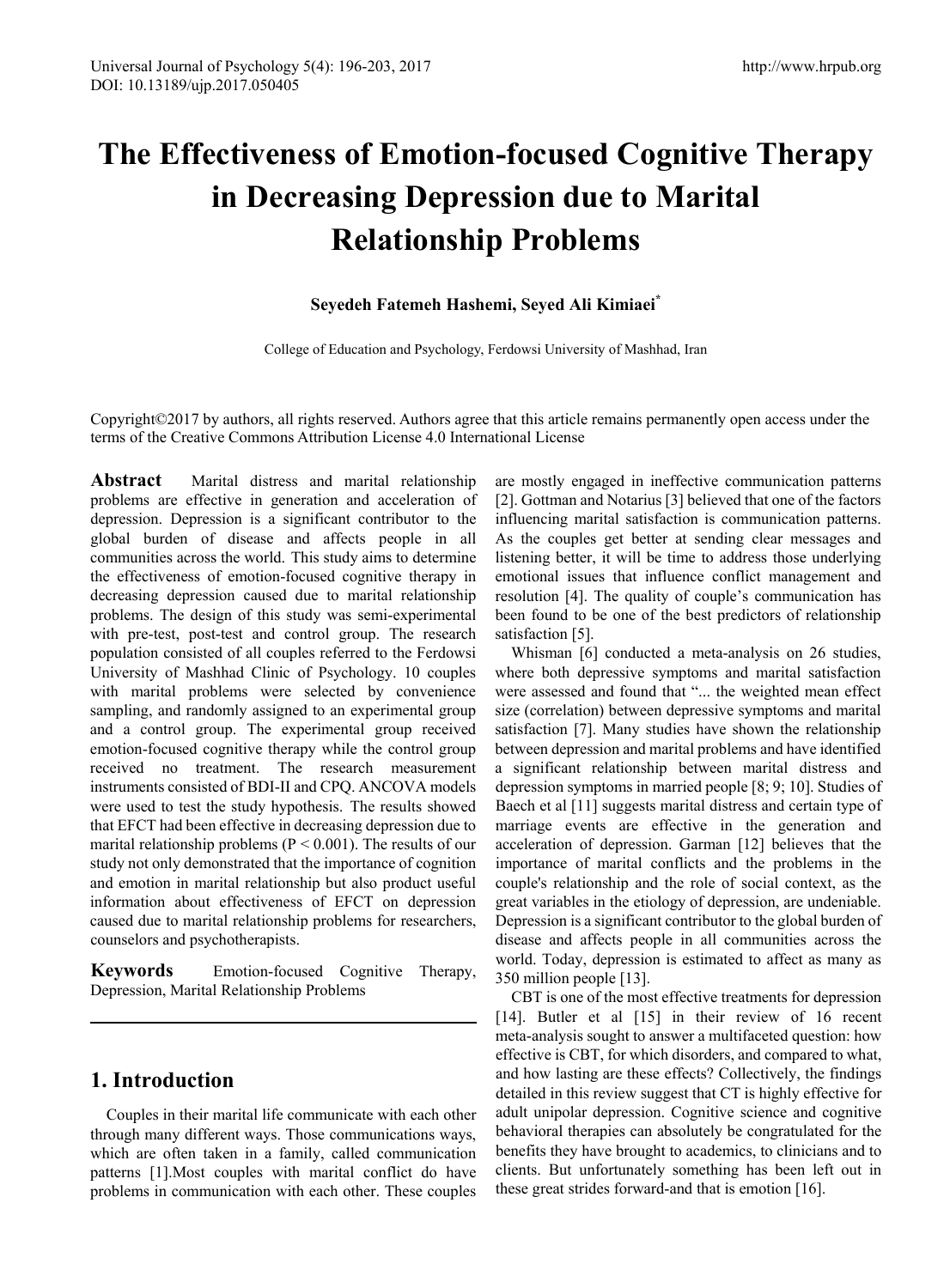Emotion and cognition are intimately and inextricably tied together [17]. Both emotional and cognitive symptoms are present in depression [18]. Emotion-focused cognitive therapy is a new form of CBT with emotion regulation components. Power and his colleague Tim Dalgleish have developed the SPAARS (schematic, propositional, analogical and associative representational systems) model over the past decade or so. SPAARS is the integrated cognitive model of emotion. The various types of representation and processing systems are as follows: 1. The analogical system: this system refers to a collection of primarily sensory-specific systems that include vision, hearing, taste, smell, touch and kinesthetic systems 2. The associative system: this system typically operates automatically and outside awareness; it includes the innate-based starting points for the emotion and other systems that develop over the time according to associative learning mechanisms; skills-based actions and repeated sequences also increase in their automaticity and become represented at this level so that frequently repeated appraisal emotion sequences can eventually occur automatically and outside awareness. 3. The propositional system: this system is the one beloved of cognitive therapy in which verbal– linguistic statements (propositions) are represented. 4. The schematic model system: this is the high-level system in which dynamic and ever-changing models of the self and the world are constructed and which provides overall executive control. In relation to emotion, effortful appraisal of events and situations leads to schematic models that generate emotions; appraisals typically evaluate events and situations in relation to key goals, both personal and interpersonal, with the appraisal outcomes generating different emotions [16]. In SPAARS, emotions are described as appraisal based on against an individual's goals and this makes the theory functional in nature. The theory proposes two routes for the generation of emotions, namely a direct one in which the appraisals have become automatized and the other where these are still not automatized. It provides a useful approach within which both basic and complex emotions can readily be understood. The theory can also be applied for explaining the disorders of emotion and it can be used to generate novel therapeutic interventions for them [19].

Considering the theoretical and research basis that we mentioned, the aim of this study is to survey the effectiveness of emotion-focused cognitive therapy in decreasing depression due to marital relationship problems.

#### *Hypothesis*

Emotion-focused cognitive therapy reduces the depression due to marital relationship problems in the experimental group as compared to the control group.

# **2. Materials and Methods**

#### **2.1. Design**

This study is semi-experimental with pre-test, post-test and control group. The convenience sampling method was used in the present study.

#### **2.2. Participants**

Statistical population included all couples referred to the Ferdowsi University of Mashhad Clinic of Psychology in response to the call for research voluntarily participated in this study in the fall of 2015. These couples completed a three-stage screening process. At the baseline assessment, first the interview, which was focused on marital relationship problems and depression symptoms were conducted. It should be noted that this assessment was conducted on the basis of diagnostic criteria which was explained by Oleary and Daniel [20]. The criteria was as follows: feeling of deep sadness and dissatisfaction from life, difficulty in concentrating, lack of interest in sex, difficulty in sleeping, lack of energy, withdrawing from the social activities, low self-esteem, feelings of hopelessness, feelings of guilt. These feelings occur due to the communication problems, slow or fast motion and alternate crying. A lack of responsiveness to antidepressants. Convinced that the cause of depression is communication problems. Then the communication patterns questionnaire (CPQ) was given to them. In the next stage, couples who had two kinds of communication style, mutual avoidance or demand-withdraw, were asked to fill out a BDI.II questionnaire in order to diagnose the level of depression. The couples, who got a score of 14 or more in the BDI.II questionnaire, they were randomly divided into two groups: an experimental group (5 couples) and a control group (5 couples). Inclusion criteria to enter this study were: 1. lack psychotherapy; 2. The absence of psychosis; 3. A lack of medical conditions that could affect the marital relationship such as thyroid dysfunction, diabetes mellitus, multiple sclerosis, etc.; 4. the presence of both (wife and husband) in the counseling sessions; 5. With the education higher than high school diploma; 6. Not having extra-marital relationships 6. Not in the process of a divorce. 7. The absence of depression before marriage (participant has not sought to professional helping in terms of depression and they have not received clinical depression diagnosis before marriage).

The average lifespan of the experimental group was 27.60 and the control group was 30.50. The mean scores of years that the couples have been together in the experimental group were 4.90 and in the control group was 5.60. In terms of education level, 10% of participants received a 12th-grade education (high school diploma), 50% had a bachelor degree, 30% had a Master's degree, 10% had Ph.D. respectively.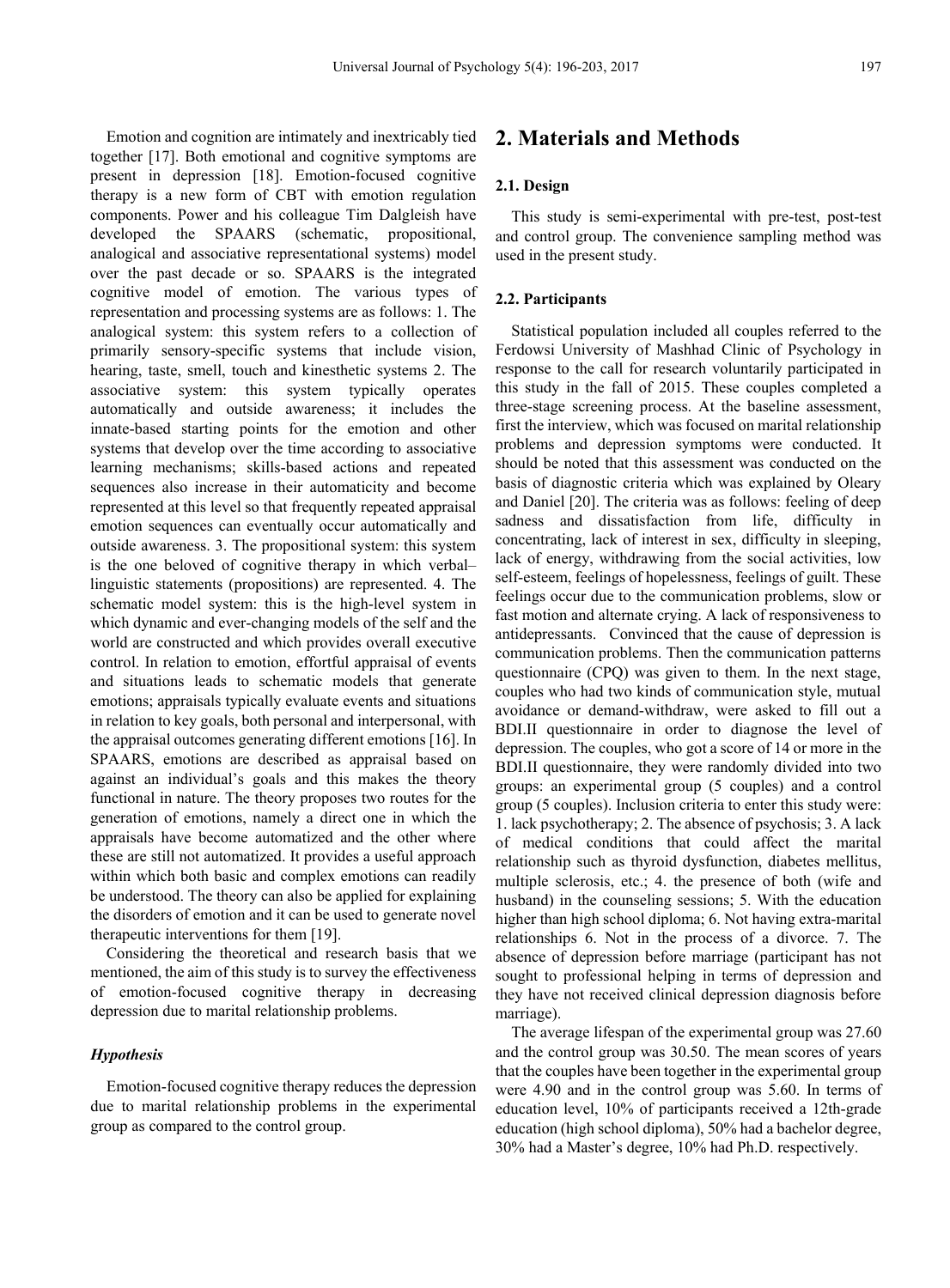#### **2.3. Measures**

#### Communication Patterns Questionnaire (CPQ)

The CPQ is a 35-items self-report instrument designed to assess the extent to which couples employ various types of interaction strategies when dealing with the relationship problems. CPQ designed to assess couples behavior during three stages of conflict: 1. when a problem in the relationship arises, 2. during their discussion of the relationship problem, and 3. after the discussion of the relationship problem. Each partner indicates what typically occurs in their relationship on a nine-point Likert scale ranging from "very unlike us" 1 to "very like us" 9. In this study the normality form of CPQ in Iran was used. It is comprised of four subscales: (a) the constructive communication subscale, (b) the female demand and male withdraw subscale, (c) the female withdraw and the male demand subscale and (d) the mutual avoidance subscale. Previous research using the CPQ has demonstrated satisfactory reliability and validity of the different scales. Cronbach's alphas varied between 0.50 to 0.87 [21; 22]. In Iran, Ebadatpour [23] in order to measure the validity of this questionnaire, reveals the correlation between the scales of this questionnaire with ENRICH Marital Satisfaction Scale. The correlation coefficient obtained for the constructive communication subscale, the mutual avoidance subscale and demand-withdraw patterns were 58%, 58% and 35%, respectively. All of them were significant at 0.01 level Cronbach's alpha. She also reported the reliability of the subscales of this questionnaire by Cronbach's alpha method: (the constructive communication subscale (0.70), the mutual avoidance subscale (0.71), the female demand and male withdraw subscale (0.51) and the female withdraw and male demand subscale (0.52).

#### Beck Depression Inventory (BDI-II)

Beck depression scale was designed by Beck in 1967 as a self-report questionnaire. Depression Inventory-II (BDI-II) is a 21-item self-report version of a questionnaire for depression in adults and adolescents over the age of 13. Scores are based on four options (0-3). The questionnaire is a self-evaluation test and takes 5-10 minutes to finish. The scores range from 0 to 63. The following scores can be used to indicate the overall level of depression: 0 to 13: no or minimal depression; 14 to 19: mild depression; 20 to 28: moderate depression; 29 to 63: severe depression. [24]. the BDI-II is positively correlated with the Hamilton Depression

Rating Scale with a Pearson r of 0.71, showing good agreement. The test was also shown to have a high one-week test–retest reliability (Pearson  $r = 0.93$ ), suggesting that it was not overly sensitive to daily variations in mood [25]. The test also has high internal consistency ( $\alpha$ =0.91) [26]. In Iran the validity of this test was 0.91, the range of the correlation coefficients with the questionnaire were reported between 0.54 and 0.68 [24].

#### **2.4. Procedure**

The tests administered in therapy rooms of Ferdowsi University of Mashhad Clinic of Psychology. The experimental group received 10 session of emotion-focused cognitive therapy for 90 minutes every week. Whereas the control group by the end of the study received no treatment. In posttest both groups (The experimental group and the control group) at the end of therapy sessions filled out a questionnaire (BDI-II and CPQ). It should be noted after the end of study process the control group receives 10 session of emotion-focused cognitive therapy.

#### **2.5. Intervention**

Power suggests that the treatment has three phases: 1. the alliance-assessment phase. 2. The work phase 3. The termination phase [16].

The summary of therapy session which it used in this study is presented in table 1.

#### **2.6. Data Analysis**

The data gathered from implementing CPQ and BDI-II in pre-test and post-test is analyzed using descriptive statistics to show demographic properties. For inferring the data, covariance analysis (ANCOVA) is used to test the assumption and control the effect of pre-test. All stages of analyzing the data are done by SPSS-21.

## **3. Results**

The mean and standard deviation of pre-test and post-test scores of CPQ (mutual avoidance and demand-withdraw) and BDI-II in the experimental and the control groups are presented in table 2.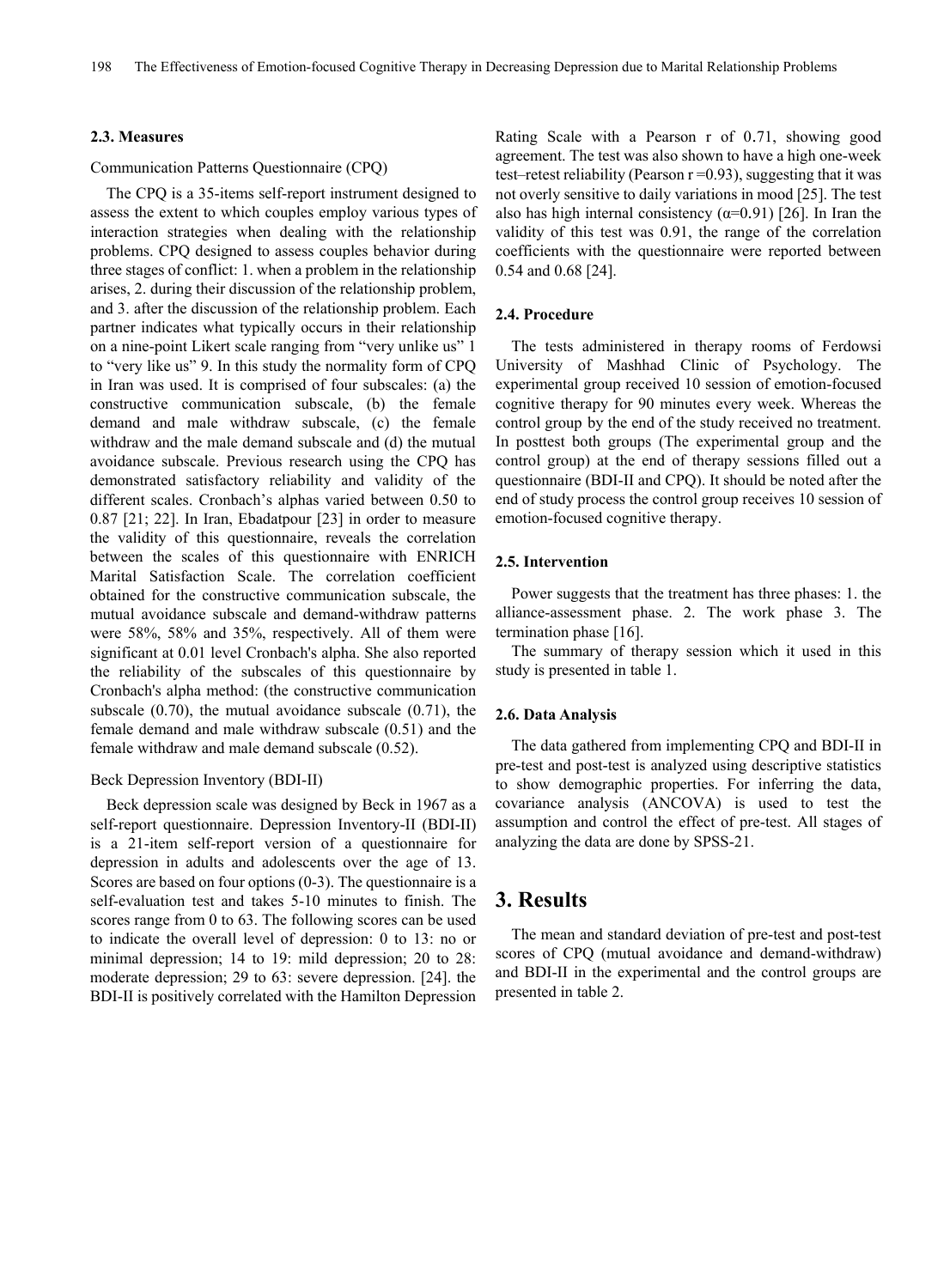| Session 1  | Familiarity between therapist and couples, establishing the fine relationship and therapeutic alliance, description the rules of<br>therapy sessions.                                                                                                                                                                                                                                                                                                                                                                                                                                                                                                                                                                                                                                                                                 |
|------------|---------------------------------------------------------------------------------------------------------------------------------------------------------------------------------------------------------------------------------------------------------------------------------------------------------------------------------------------------------------------------------------------------------------------------------------------------------------------------------------------------------------------------------------------------------------------------------------------------------------------------------------------------------------------------------------------------------------------------------------------------------------------------------------------------------------------------------------|
| Session 2  | Using various techniques in order to create a therapeutic alliance in this session, collecting appropriate range of standard<br>information such as Emotion Diary, Basic Emotions Scale (anger, sadness, disgust, anxiety, joy), Diary Record (thoughts). All of<br>these instruments, designed to assess in emotion-focused cognitive therapy especially. The purpose of this scale is to specify the<br>subject that how much or how often a person experiences certain emotion.                                                                                                                                                                                                                                                                                                                                                    |
| Session 3  | Checking of last session assignment, collecting the assessing information continued (Significant Others Scale and Clinical<br>Interview Form). Also this scale designed to assess in EFCT specially. At the end of the third session, the first stage of<br>Emotion-focused cognitive therapy, alliance-assessment phase, is finished.                                                                                                                                                                                                                                                                                                                                                                                                                                                                                                |
| Session 4  | Emotion assessments, clinical background and social network were used in order to determine the emotion problem for each<br>couple.                                                                                                                                                                                                                                                                                                                                                                                                                                                                                                                                                                                                                                                                                                   |
| Session 5  | First, Emotion Diary and Diary Record (thoughts) examined. After that, cognitive techniques were taught to couples in order to<br>reduce the amount of time that clients pay attention to irrational thoughts. These techniques include distraction, sensory<br>awareness, memories and pleasant fantasies and mental workout. This technique was performed by focusing on the couples<br>problems.                                                                                                                                                                                                                                                                                                                                                                                                                                   |
| Session 6  | Clients report the techniques learned and used in the last week. It is determined that each of the couples experienced too much<br>emotion or too little of the emotions. It is important to determine how to continue the treatment. Discussion was organized based<br>on the five basic emotions of fear, sadness, anger, disgust and happiness that accrued during the cycle of their interactive.                                                                                                                                                                                                                                                                                                                                                                                                                                 |
| Session 7  | It was talked about labeling and documents with clients and also they were taught about the documentation techniques. Three<br>questions technique was administered to clients in order to help them have a proper interpretation of events that happening in their<br>marital relations.                                                                                                                                                                                                                                                                                                                                                                                                                                                                                                                                             |
| Session 8  | At this meeting, according to different emotions of a clients at different times and about different situation in marital life, therapist<br>converse with the clients about how emotion is more balanced and they are asked to give their opinion and what kind of<br>reaction and interpretation do they have (apart from the previous reaction). The couples receive help in order to increase their<br>knowledge about emotions and the nature of emotions. In addition to this, therapist tried to consider and teach on how to accept a<br>thrilling experience and teaching alternative strategies for emotion regulation instead of using ineffective strategies such as drugs,<br>alcohol and behavioral avoidance. At the end of the eighth session, the second phase of Emotion-Focused Cognitive Therapy was<br>finished. |
| Session 9  | Providing information about culture, emotion, emotion tenderization and its consecuencias. Discussed about issues in relation to<br>the termination of treatment such as facilitation of the client' s independent functioning, enhancement of the client's sense of<br>competence, reinforcement of the use of social support, positive reinforcement of the client's gain.                                                                                                                                                                                                                                                                                                                                                                                                                                                          |
| Session 10 | The couples are asked to compare his or her performance from the beginning of treatment up to this session. Therapist encourages<br>the couples because of the progress achieved in the treatment. Other issues are discussed in relation to termination of treatment<br>including acknowledgement of the couple's sense of loss, exploration of client's feeling about therapy termination, therapist's<br>self-disclosure of feeling about conclusion, mutual feedback about therapy and review, management of any post-therapy contacts<br>etc.                                                                                                                                                                                                                                                                                    |

| variables        | groups       | <b>Stages</b> | mean  | Standard deviation |
|------------------|--------------|---------------|-------|--------------------|
|                  |              | Pre-test      | 35.40 | 1.67               |
|                  | experimental | Post-test     | 23.60 | 3.57               |
| mutual avoidance |              |               |       |                    |
|                  |              | Pre-test      | 23.60 | 8.82               |
|                  | control      | Post-test     | 21.00 | 8.60               |
|                  |              | Pre-test      | 33.40 | 5.85               |
|                  | experimental | Post-test     | 20.40 | 6.50               |
| demand-withdraw  |              |               |       |                    |
|                  |              | Pre-test      | 27.40 | 3.04               |
|                  | control      | Post-test     | 28.00 | 3.74               |
|                  |              | Pre-test      | 21.90 | 6.02               |
|                  | experimental | Post-test     | 10.80 | 4.36               |
| Depression       |              |               |       |                    |
|                  |              | Pre-test      | 19.50 | 5.31               |
|                  | control      | Post-test     | 24.90 | 5.38               |

**Table 2.** Variables scores in the experimental and the control group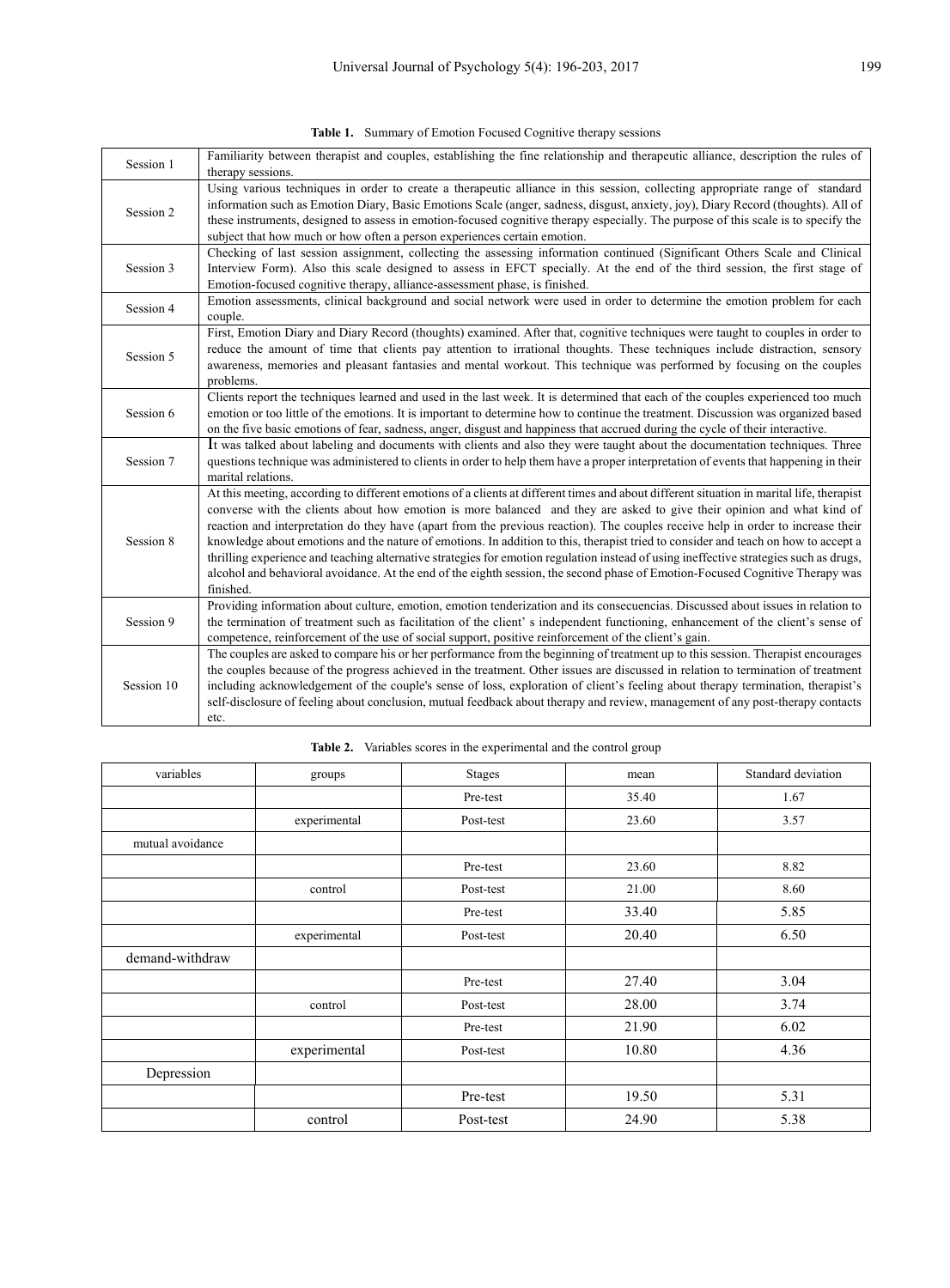As can be seen from table 2 general information description like mean scores and standard deviation presented in pretest and posttest divided is to the experimental group and the control group in mutual avoidance, demand-withdraw subscales and BDI-II.

Before presenting the results of analysis of univariate covariance to compare the experimental and the control groups in overall mutual avoidance, demand-withdraw and BDI-II scores, it should be noted that the results of Kolmogorov-Smirnov tests was not significant (p>0.05). The lack of significance in Kolmogorov-Smirnov tests indicates that the data is normal. The results of the Levene's tests was not significant (mutual avoidance:  $F_{(8,1)} = 1.65$ , P= 0.23; demand-withdraw:  $F_{(8,1)} = 3.35$ , P= 0.10; depression:  $F_{(1,18)} = 0.29$ , P= 0.59). Therefore the homogeneity of variance assumption was supported. Also the homogeneity of regression slopes assumption was observed; for relationships between variables and pre-test (mutual avoidance: F=1.02. P=0.35; demand-withdraw: F=0.73. P=0.42; depression: F=3.89. P=0.06).

As can be seen from table 3, there is a significant difference in terms of mutual avoidance, demand-withdraw subscales and depression between the couples in the experimental group to compare the control group. In other words, there was a decrease in the level of mutual avoidance, demand-withdraw subscales and depression in the experimental group who received the emotion-focused cognitive therapy as compared to the control group who received no treatment (mutual avoidance: F=25.12, P=0.002; demand-withdraw:  $F=5.87$ ,  $P=0.04$ ; depression:  $F=60.04$ , P=0.001). The effect size is equal to 0.78, 0.45 and 0.77 for mutual avoidance, demand-withdraw subscales and depression, respectively. This demonstrates that 78% of the mutual avoidance, 0.45 of demand-withdraw and 0.77 of depression scores in the post-test is related to the effect of emotion-focused cognitive therapy.

## **4. Discussion**

This study examined the effectiveness of EFCT in reducing depression due to marital relationship problems. As it can be seen from table 3, EFCT decreased mutual avoidance and demand-withdraw communication patterns. Moreover, the depression was decreased more in the experimental group as compared to the control group (see table 3).

In some studies such as by Suveg, Kendall, Camer and Robin [27], EFCT has been conducted for the treatment of mood disorders. In this current study, the authors examined the efficacy of an Emotion-focused Cognitive Therapy (ECBT) for six anxious youths. They used Emotion Expression Scale for Children (EESC) and Emotion Regulation Checklist (ERC). According to the results, ECBT caused improvement in anxious symptomatology, emotion understanding and regulation skills and overall functioning. In terms of variables, sampling, methodology and participants, this study is quite different from our study. But, as anxiety and depression are mood disorders, the study tend to be similar, in terms of efficacy of Emotion-Focused Cognitive-Behavioral therapy.

| variables                        | source   | Som of squares | Df           | Mean square | F     | P     | Partial Eta<br>squared |
|----------------------------------|----------|----------------|--------------|-------------|-------|-------|------------------------|
|                                  | Pre-test | 319.20         |              | 319.20      | 79.82 | 0.001 | 0.91                   |
| Mutual avoidance<br>(post-test)  | groups   | 100.45         |              | 100.45      | 25.12 | 0.002 | 0.78                   |
|                                  | Error    | 27.99          | 7            | 3.99        |       |       |                        |
|                                  | Total    | 5337           | 10           |             |       |       |                        |
|                                  | Pre-test | 28.25          |              | 28.25       | 1.00  | 0.35  | 0.12                   |
| Demand-withdraw<br>$-post-test)$ | groups   | 165.40         | $\mathbf{1}$ | 165.40      | 5.87  | 0.04  | 0.45                   |
|                                  | Error    | 196.94         | $\tau$       | 28.9913     |       |       |                        |
|                                  | Total    | 6226           | 10           |             |       |       |                        |
|                                  | Pre-test | 121.06         |              | 121.06      | 6.60  | 0.02  | 0.28                   |
| Depression<br>(post-test)        | groups   | 1099.97        |              | 1099.97     | 60.04 | 0.001 | 0.77                   |
|                                  | Error    | 311.44         | 17           | 18.32       |       |       |                        |
|                                  | Total    | 7799           | 20           |             |       |       |                        |

**Table 3.** the results of covariance analysis for comparison groups in mutual avoidance subscale, Demand-withdraw subscale and depression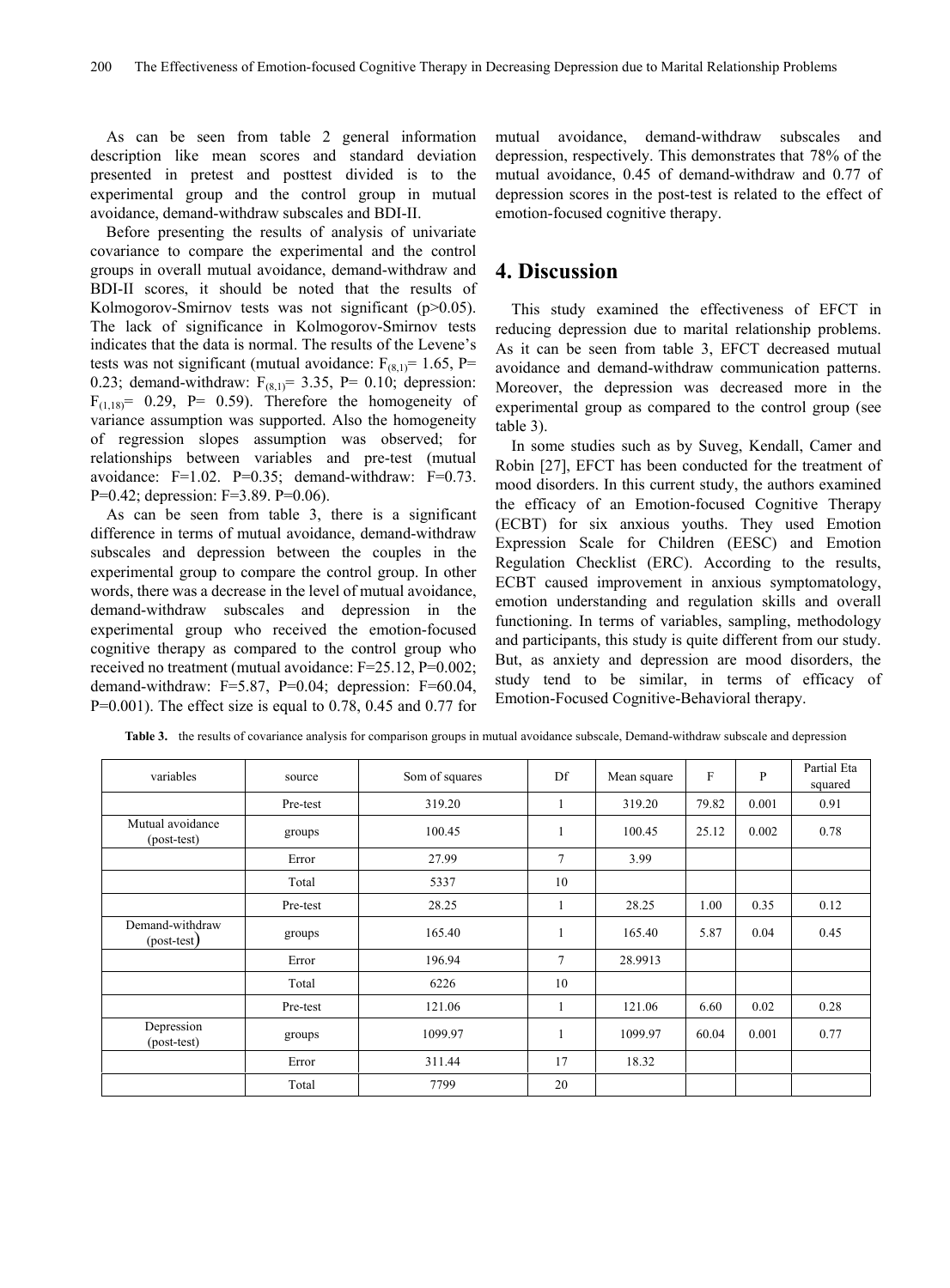Afshari, Neshat-doost, Maracy, Ahmadi and Amiri [28] compare emotion-focused cognitive behavioral group therapy and cognitive behavioral group therapy in children with separation anxiety disorder. The results showed that ECBT as compared to CBT effectively improve the emotion regulation strategies in children with separation anxiety. Therefore, these studies supported the efficacy of Emotion-Focused Cognitive Therapy on mood disorders. Furthermore, in the literature review for the treatment of depression in couples, the similar treatment of emotion-focused cognitive therapy such as emotion-focused therapy is mentioned. Dessaulles and Johnson [29] examined the effectiveness of Emotion-Focused Therapy for Couples in the Treatment of Depression. In this study, Emotion-Focused Therapy for couples was compared to pharmacotherapy in the treatment of a major depressive disorder. Results indicated that both interventions were equally effective in symptom reduction. In another study by Dalgleish, Johnson, Burgess Moser, Lafontaine, Wiebe and Tasca [30], the relationship satisfaction and attachment trajectories in the couples was investigated. Their finding supports the theoretical assumption that EFT helps the couples engaged in therapy by creating lasting relationship satisfaction and attachment change. Soltani, Molazadeh, Mahmoodi and Hosseini [31] studied the effectiveness of Emotion Focused Couple Therapy on Intimacy of Couples. At least, authors concluded that EFCT increased intimacy in the experimental group as compared to the control group. Goldman, Greenberg and Angus [32] examined the effects of adding emotion-focused interventions to the client-centered relationship conditions in the treatment of depression. Their results showed that adding emotion-focused intervention is a useful intervention in order to enhance the treatment for depression of couples. These studies are supported from the efficacy of emotional interventions in the treatment of depression among the distressed couple. Therefore, they are consistent with the results of our study.

Generally, a number of factors led to the success of Emotion-Focused Cognitive Therapy in this study. Firstly, in addition to depression, one of the inclusion criteria to enter in this study was marital relationship problems. All the participants were evaluated on the basis of the criteria of depression due to marital relationship problems [20].On the other hand; the improvement in their marital relationship problems could reduce the severity of their depression. Since, the main focus of couple's therapy (regardless of the approach) is on the marital relationship; therefore, couple therapy is potentially an appropriate treatment for the depression [33]. In the systematic perspective, marital relationship problems and disease symptoms that occur in every wife and husband are the result of a rotational relationship [34]. Emanuels-Zuurveen and Emmelkamp [35] and Foley, Rounsaville, Wessman, Sholomaskas and Chevron [36] used spouse cooperation for the treatment of depression. In both of the studies, group therapy became a

source of reducing the depression and equally improving the martial performance as reported in the case of a group where the spouse cooperates in the treatment process. Secondly, the findings of this study are coordinated with the assumptions of emotion-focused cognitive therapy because the emotional beliefs, as well as rational beliefs, are considered in this model. In contrast to CBT, Power and Dalgleish, it is believed that the relationship between cognition and emotion is not linear. In Beck's cognitive theory, it is believed that the changes in rational beliefs lead to the changes in emotions (general processing), whereas, in the new cognitive theories such as emotion-focused-cognitive theory, it is believed that the cognitive-emotional model includes a wide variety of processing systems and representations (schematic, propositional, analogical and associative representational systems) processing is parallel in these systems. In other words, when the treatment takes place, it affects the whole system (both rational and emotional beliefs). In addition to that, all the components of this system could be placed in a special status until the rational and emotional beliefs were changed. In fact, this matter leads to improvement in the client's conditions [16]. In fact, both the cognitive and emotional aspects were applied in a couple relationships through this treatment in order to reduce depression. Thirdly, in this therapy model, utilizing and challenging the different kinds of techniques such as sensory awareness techniques, reviews of emotions, checking negative automatic thoughts and basic emotions are the best processes. Working on the rational and emotional beliefs simultaneously leads to changing emotional responses. In this model, working on the physical effects, emotions, thoughts and feelings of a person simultaneously lead to pleasant change of depression symptoms which includes both mental and physical dimensions. But, in the therapeutic model of Beck (CBT), the treatment is done only at the level of rational beliefs and afterwards, it is perceived that the emotion is modified, whereas, most of the time, the emotional judgment is independent of the cognition judgment. For this reason, sometimes the depressed patients who are merely treated by CBT may have a relapse [16].

Fourthly, the individuals express their emotions by the communication patterns [37; 38]. During the therapy session, the process of revealing and working on the emotion problems and focus on couples help the individuals to use the more constructive communication patterns as compared to the past. By using the constructive communication patterns as well as the implementation of techniques for the reduction of depression during the therapy sessions, the depression was reduced more in the couples of experimental group as compared to the control group.

Fifthly, it is a fact that the emotional effects create an impact on the interactions amongst people. In other words, the emotional effects of a person may result in the selective behavioral reaction by the other person.

When the depressed couples express their main emotions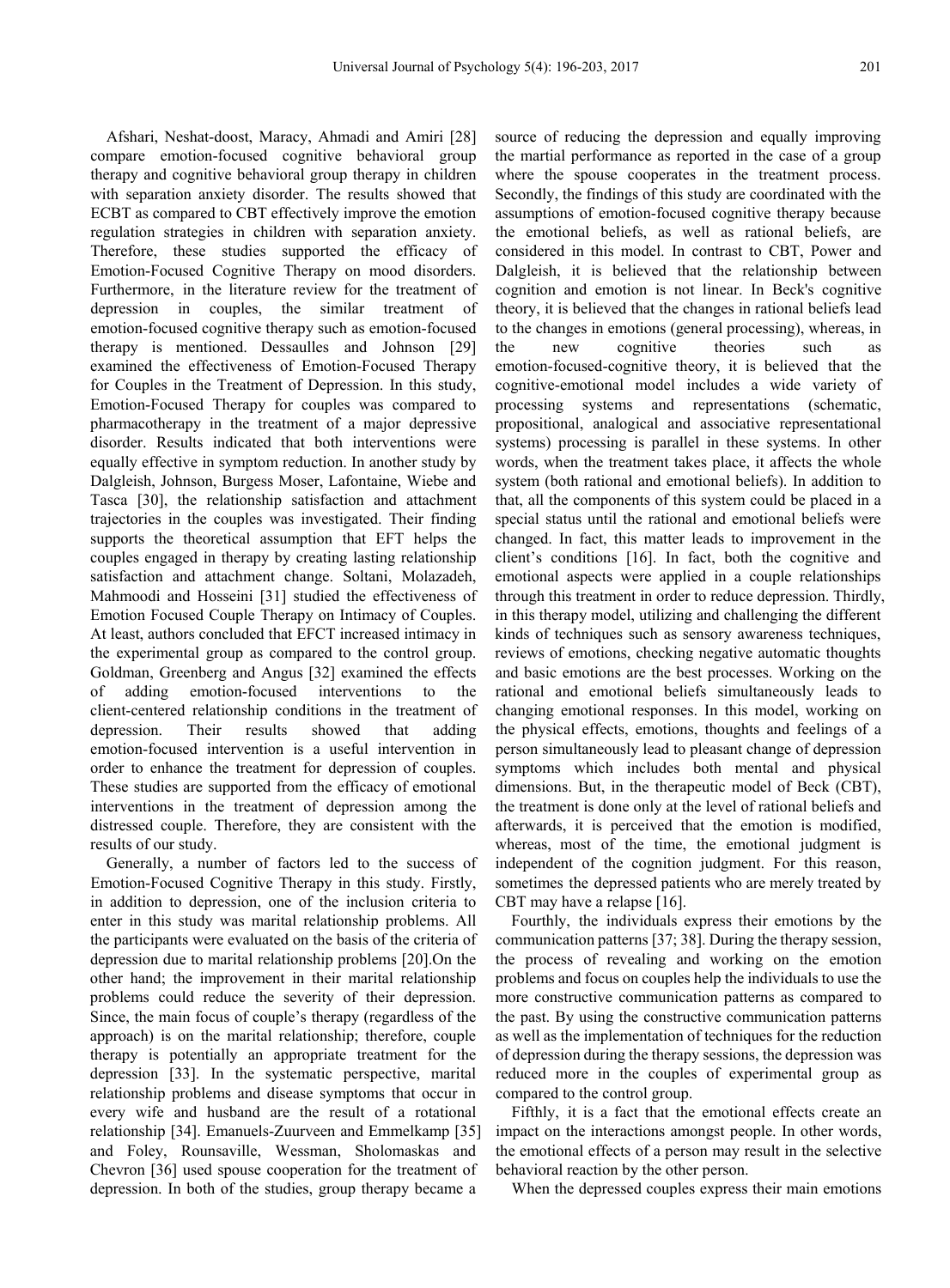such as fear and anger, instead of isolation, avoiding each other and objection, they are actually aware of the original meaning of their behavior. As a result of this, they can understand that all these efforts are made in order to save their relationship only [39]. Due to the fact that both cognitive and emotional factors are taken into consideration by EFCT, the Emotion-focused cognitive therapy can be a suitable treatment for solving the depression among couples. Thus, the use of this therapy is recommended to therapists.

# **5. Conclusions**

In this study, we examined the effectiveness of Emotion-Focused Cognitive Therapy on marital relationship problems. The results showed that this therapy is a useful intervention for supporting the couples who suffer from depression due to marital relationship problems. In fact, the use of cognitive and emotional techniques and benefits of couple therapy were the important factors which led to success in this clinical trial.

## **REFERENCES**

- [1] Trenholm, S. & Jensen. A. Interpersonal communication. Oxford university press, USA; 1996.
- [2] Tavakolizadeh, J., Nejatian, M., & Soori, A. The Effectiveness of communication skills training on marital conflicts and its different aspects in women. *Procedia-Social and Behavioral Sciences*. 2015; *171*, 214-221. doi:10.1016/j.sbspro.2015.01.112.
- [3] Gottman, J. M., & Notarius, C. I. Marital research in the 20th century and a research agenda for the 21st century. *Family process*. 2002; *41*(2), 159-197. doi:10.1111/j.1545-5300.2002.41203.x.
- [4] Parr, P., Boyle, R. A., & Tejada, L. I said, you said: A communication exercise for couples. *Contemporary Family Therapy*. 2008; *30*(3), 167-173. doi:10.1007/s10591-008-9062-6.
- [5] Carroll, J. S. *Couple communication as a mediator between work-family conflict and marital satisfaction*. thesis for master degree. school of family life. Brigham University. Poro Utah. United States. 2012.
- [6] Whisman, M. A. The association between depression and marital dissatisfaction. In S.R.H. Beach (ed), *Marital and family processes in depression: A scientific foundation for clinical practice.* (pp. 3-24), Washington, DC: American Psychological Association. 2001
- [7] Dessaulles, A., Johnson, S.M., & Denton, Emotion-focused therapy for couples in the treatment of depression: A pilot study. *The aAmerican Journal of Family tTherapy.* 2003; *31(5).* 345-353. doi:10.1080/01926180390232266.
- [8] Kronmuller, K. T., Backenstrass, M., Victor, D., Postelnicu, I.,

Schenkenbach, C., Joest, K., Fiedler, P., Mundt, C. Quality of marital relationship and depression: result of a 10-year prospective follow-up study. *Journal of Affective iDsorder*. 2011; 128, 64-71. doi: 10.1016/j.jad.2010.06.026.

- [9] Joiner, T. E., Brown, J. S., & Kistner, J. *The interpersonal, cognitive, and social nature of depression*. Mahwah, NJ: Erlbaum; 2006.
- [10] Hammen, C., & Brennan, P. A. Depressed adolescents of depressed and nondepressrd mothers: Test of an interpersonal impairment hypothesis. *Journal of Consulting and Clinical Psychology,* 2001; *69*, 284-249. doi:10.1037/0022-006X.69.2.284.
- [11] Beach, S. R. H., Kim, S., Cercone-Keeney, J., Gupta, M., Arias, I., & Brody, G. Physical aggression and depressive symptoms: Gender Asymmetry in Effects? *Journal of Social and Personal Relationships,* 2004; *21*, 341-360. doi: 10.1177/0265407504042836.
- [12] Gurman, A. S. Clinical handbook of couple therapy  $(4<sup>th</sup>$  ed). New york: guilford press; 2008.
- [13] World Health Organization. Depression. http://www.who.int/mediacentre/factsheets/fs369/en/ Accessed 16.4; 2016.
- [14] Nyer, M. B., Fisher, L. B., Farabaugh, A. The Massachusetts general hospital handbook of cognitive behavioral therapy. Springer New York; 2016.
- [15] Butler, A. C., Chapman, J. E., Forman, E. M., Beck, A. T. The empirical status of cognitive-behavioral therapy: A review of meta-analyses. *Journal of Clinical Psychology Review.* 2006; *(26)* 17-31. doi: 10.1016/j.cpr.2005.07.003.
- [16] Power, M. Emotion-focused cognitive therapy. Willey-blackwell (A John Wiley & Sons, Ltd., publication; 2010.
- [17] Power, M.j., & Dalgleish, T. Cognition and Emotion: From Order to Disorder (<sup>2nd</sup> edn). Hove: Erlbaum; 2008.
- [18] Diener, C., Kuehner, C., Wencke, B., Ubi, B., Wessa, M., Flor, H. A meta-analysis of neurofunctional imaging studies of emotion and cognition in major depression*. Journal of Nouroimage.* 2012; *61*, 677-685. doi:10.1016/j.neuroimage.2012.04.005.
- [19] Khetrapal, N. SPAARS Approach: Integrated cognitive model of emotion of Attention Deficit/Hyperactivity Disorder. *Europe's Journal of Psychology*, 2007; *3*(3). doi: 10.1016/S1353-8020(09)70147-6.
- [20] O'leary, Heyman, R, Jongsma, AE. (2014). The couples Psychotherapy Treatment Planner, 2<sup>nd</sup> Edition. Wiley. Hoboken
- [21] Christensen, A. A., & Heavey, C. L. Gender and social structure in the demand/withdraw pattern of marital conflict. *Journal of Personality and Social Psychology,* 1990; *59*, 73-81. doi: 10.1037/0022-3514.59.1.73.
- [22] Heavey, C. L., Layne, C., & Christensen, A. Gender and conflict structure in marital interaction: A replication and extension. *Journal of Consulting and Clinical Psychology.*  1993; *6*1, 16-27. doi: 10.1037/0022-006X.61.1.16.
- [23] Ebadatpour, B. The normalization of the Communication Patterns Questionnaire in Tehran city in 2000-2001. thesis for